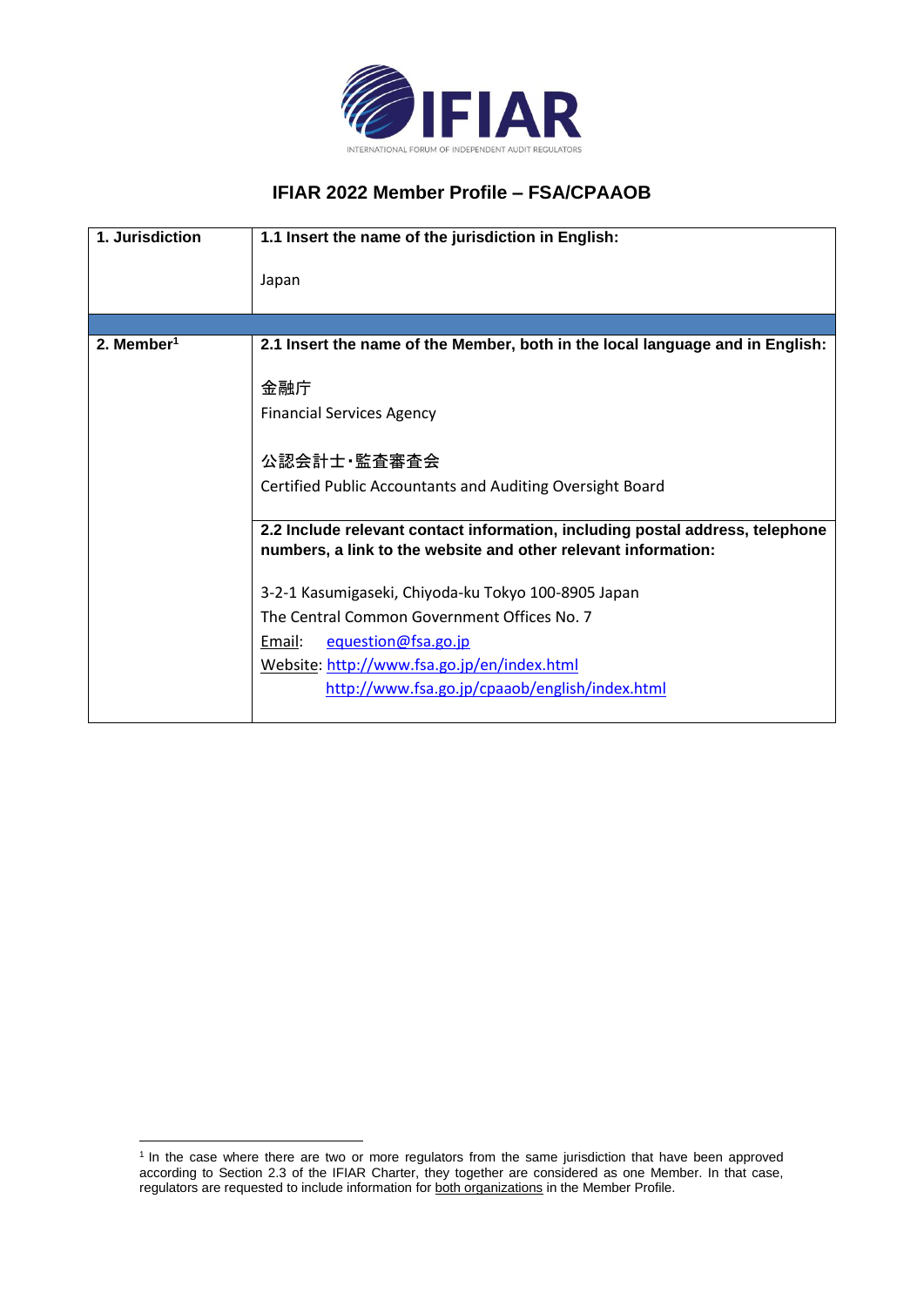

| 2.3 Include the basis for establishment of the Member, as well as the<br>legislation or regulations which provide the Member the authority/mandate<br>with respect to audit regulation. Please describe with an appropriate level of<br>detail the mission and responsibilities of the Member with respect to audit<br>regulation:                                                                                                                                                                                                                             |
|----------------------------------------------------------------------------------------------------------------------------------------------------------------------------------------------------------------------------------------------------------------------------------------------------------------------------------------------------------------------------------------------------------------------------------------------------------------------------------------------------------------------------------------------------------------|
| <b>CPAAOB</b>                                                                                                                                                                                                                                                                                                                                                                                                                                                                                                                                                  |
| The Certified Public Accountants and Auditing Oversight Board (CPAAOB), an<br>independent regulatory body (Council) established within the Financial Services<br>Agency (FSA) in April 2004.                                                                                                                                                                                                                                                                                                                                                                   |
| The mission of the CPAAOB is to further enhance the quality and effectiveness of<br>the auditing process, and to ensure the fairness and transparency of the Japanese<br>capital market by fulfilling the following statutory responsibilities, thereby<br>contributing to the enhancement of investor confidence.                                                                                                                                                                                                                                             |
| Responsibilities of the CPAAOB                                                                                                                                                                                                                                                                                                                                                                                                                                                                                                                                 |
| 1. Reviews of "Quality Control Review" by the JICPA (the Japanese Institute of<br>Certified Public Accountants), inspections of audit firms, CPAs, and the JICPA,<br>and recommendation of administrative actions and other measures to the<br>FSA.                                                                                                                                                                                                                                                                                                            |
| 2. Deliberation of disciplinary actions against CPAs and audit firms.                                                                                                                                                                                                                                                                                                                                                                                                                                                                                          |
| 3. Implementation of CPA examinations.                                                                                                                                                                                                                                                                                                                                                                                                                                                                                                                         |
| <b>FSA</b>                                                                                                                                                                                                                                                                                                                                                                                                                                                                                                                                                     |
| The Financial Services Agency (FSA) is a government agency and responsible for (i)<br>ensuring the stability of the financial system; (ii) protecting the users of financial<br>instruments and services, such as depositors, insurance policy holders, investors<br>and the like; and (iii) facilitating the smooth function of financial services. In order<br>to meet these responsibilities, the FSA has function of planning and policy making,<br>inspection and supervision for financial system including banking, securities and<br>insurance market. |
| Responsibilities of the FSA with respect to audit regulation<br>Planning and policy making for CPA systems.<br>1.<br>Supervision of audit firms and taking administrative actions.<br>2.                                                                                                                                                                                                                                                                                                                                                                       |
| 2.4 Have there been any major changes to the Member's organization or to<br>the governing legislation since completing last year's Member Profile?                                                                                                                                                                                                                                                                                                                                                                                                             |
| $\square$ Yes<br>⊠ No                                                                                                                                                                                                                                                                                                                                                                                                                                                                                                                                          |
| If yes, please describe these changes with an appropriate level of detail:                                                                                                                                                                                                                                                                                                                                                                                                                                                                                     |
|                                                                                                                                                                                                                                                                                                                                                                                                                                                                                                                                                                |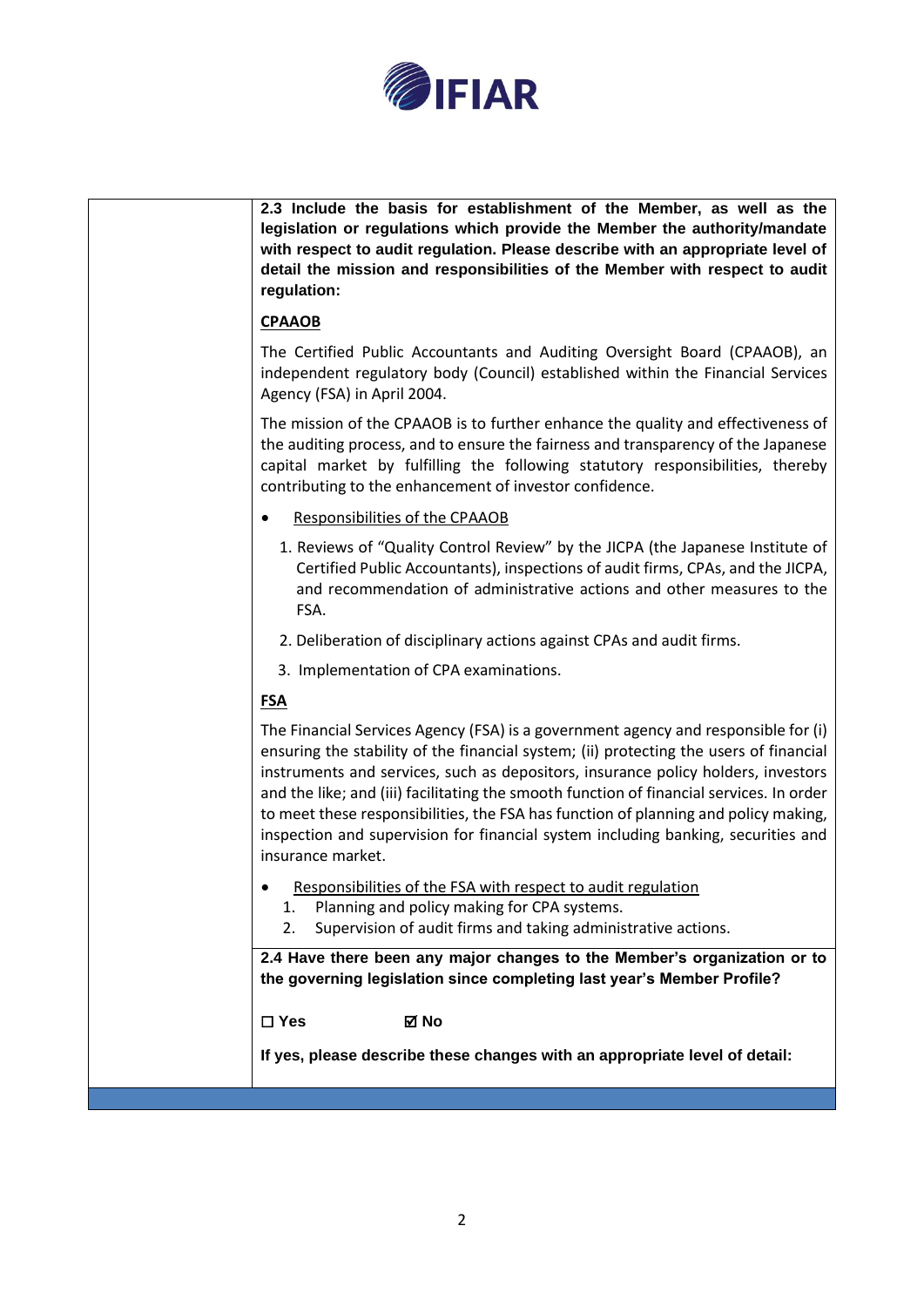

| 3. | Governing          |                                                                                          |                         | 3.1 Describe with an appropriate level of detail the current composition of the                                                                                                                                                     |  |
|----|--------------------|------------------------------------------------------------------------------------------|-------------------------|-------------------------------------------------------------------------------------------------------------------------------------------------------------------------------------------------------------------------------------|--|
|    | <b>Body</b>        | Member's governing body, including the ratio between Board members who                   |                         |                                                                                                                                                                                                                                     |  |
|    | <b>Composition</b> | are independent from the audit profession and those who are not <sup>2</sup> . The audit |                         |                                                                                                                                                                                                                                     |  |
|    | and members        |                                                                                          |                         | profession includes, for example: audit firms, professional accountancy                                                                                                                                                             |  |
|    |                    |                                                                                          |                         | bodies and bodies or entities associated with the audit profession.                                                                                                                                                                 |  |
|    |                    | Composition of the CPAAOB (as of April 2022)                                             |                         |                                                                                                                                                                                                                                     |  |
|    |                    | Chairperson                                                                              | Mr. MATSUI              | Former Professor                                                                                                                                                                                                                    |  |
|    |                    | (full-time)                                                                              | Takayuki                | Graduate School of Professional Accountancy,<br>Aoyama Gakuin University                                                                                                                                                            |  |
|    |                    | Commissioner                                                                             | Mr. AOKI                | Former Professor                                                                                                                                                                                                                    |  |
|    |                    | (full-time)                                                                              | Masaaki                 | Graduate School of Economics and Management,<br>Tohoku University Accounting School                                                                                                                                                 |  |
|    |                    | Commissioner<br>(part-time)                                                              | Ms. ASAMI<br>Yuko       | Graduate Program Chair and Professor,<br>Graduate School of Management, Gakushuin<br>University<br>Professor, Faculty of Economics, Gakushuin                                                                                       |  |
|    |                    |                                                                                          |                         | University<br><b>Outside Director, DAIKEN CORPORATION</b><br>Auditor (part-time), Ibaraki University                                                                                                                                |  |
|    |                    |                                                                                          | Ms. UEDA<br>Ryoko       | Senior Research Fellow, Japan Investor Relations<br>and Investor Support, Inc.                                                                                                                                                      |  |
|    |                    |                                                                                          |                         | Associate Professor, SBI Graduate School<br>Visiting associate Professor, Graduate School of<br>Management, Kyoto University<br>External Director, Money Forward, Inc.                                                              |  |
|    |                    |                                                                                          | Ms. KOBU<br>Kaoru       | Head of ESG, Japanese Equity Investment,<br>Invesco Asset Management JAPAN Ltd                                                                                                                                                      |  |
|    |                    |                                                                                          | Ms. TAMAI<br>Yuko       | Partner, Nagashima Ohno & Tsunematsu<br>Outside Auditor*,<br>Japan Bank for International Cooperation                                                                                                                               |  |
|    |                    |                                                                                          | Ms. CHIBA<br>Michiko    | Certified public accountant<br>Outside Director, Audit & Supervisory Committee<br>Member, CASIO COMPUTER CO., LTD.<br>Outside Audit & Supervisory Board Member, DIC<br>Corporation<br>Outside Audit & Supervisory Board Member, TDK |  |
|    |                    |                                                                                          | Mr. TOKUGA<br>Yoshihiro | Corporation<br>Dean of Faculty of Economics and Business<br>Administration and Director, Kyoto University of<br><b>Advanced Science</b>                                                                                             |  |
|    |                    |                                                                                          |                         | Professor Emeritus, Kyoto University<br>Visiting Professor, Graduate School of                                                                                                                                                      |  |

 $2$  An individual is independent of the profession even if he is a CPA, Chartered Accountant, or holder of another equivalent qualification, as long as this individual is not employed by or affiliated to a registered audit firm, nor employed by or affiliated to of a professional accountancy body, nor employed by or affiliated to bodies or entities associated with the audit profession.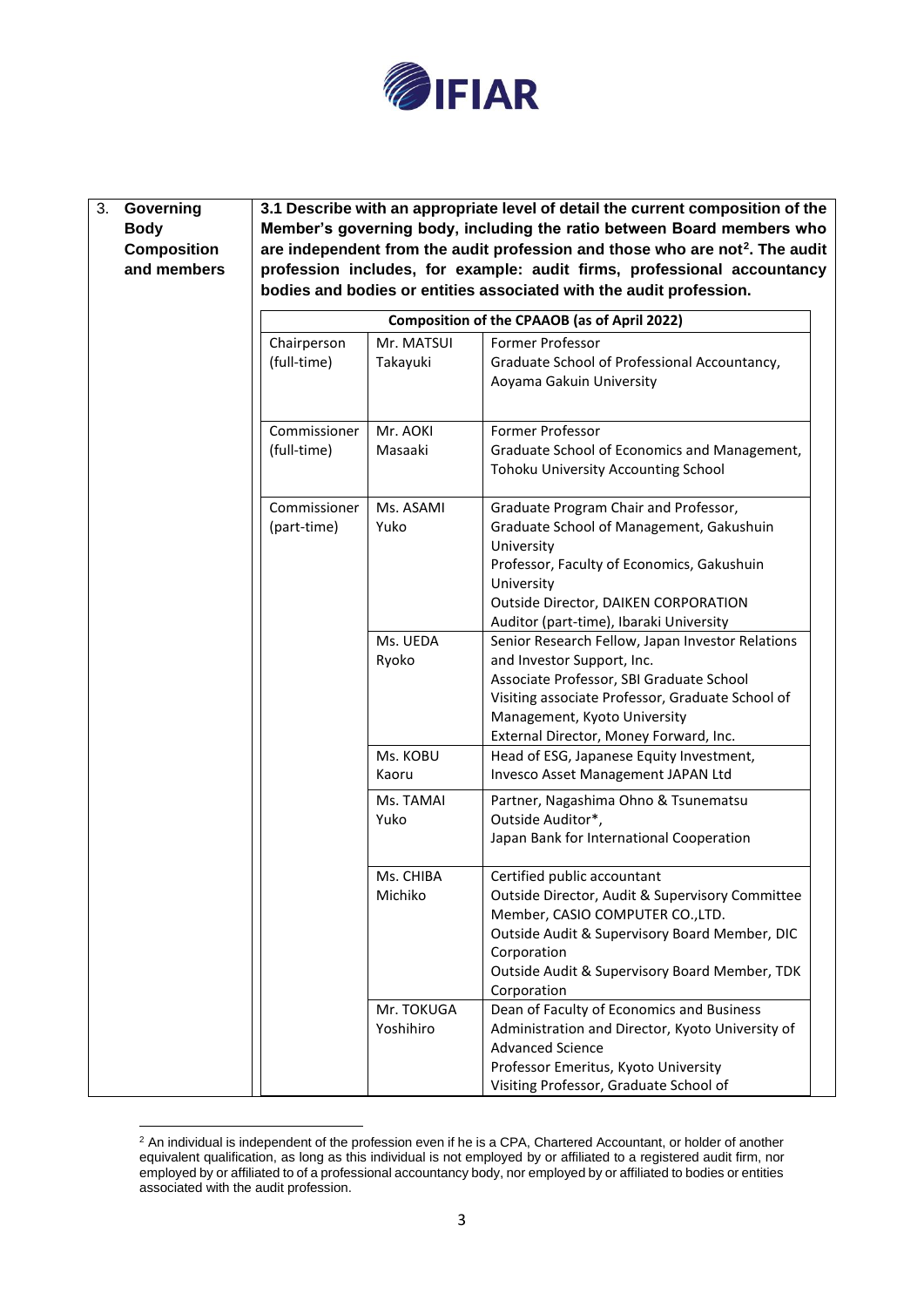

|                          |                                                                                       | Management, Kyoto University                                                                                                                                                                                                                                                                                                                                                                 |
|--------------------------|---------------------------------------------------------------------------------------|----------------------------------------------------------------------------------------------------------------------------------------------------------------------------------------------------------------------------------------------------------------------------------------------------------------------------------------------------------------------------------------------|
|                          | Mr.<br><b>MINAKAWA</b><br>Kunihito                                                    | Outside Director, Santen Pharmaceutical Co.,<br>Ltd.<br>Outside Director, Nippon Sheet Glass Company,                                                                                                                                                                                                                                                                                        |
|                          | Mr. YOSHIDA<br>Keita                                                                  | Ltd<br>Partner, Deloitte Touche Tohmatsu LLC                                                                                                                                                                                                                                                                                                                                                 |
|                          | Please refer to bellow link for its details.<br>https://www.kansa.or.jp/en/about-asb/ | *An "Outside Auditor" (outside Kansayaku) is not an "external auditor", but a<br>member of Audit & Supervisory Board of audited companies.<br>(Website of the Japan Audit & Supervisory Board Members Association)                                                                                                                                                                           |
|                          | All except for one are independent.                                                   |                                                                                                                                                                                                                                                                                                                                                                                              |
| Minister.                |                                                                                       | The FSA is a government agency led by a Ministerial Team composed of the<br>Minister of State for Financial Services, State Minister and Parliamentary Vice-                                                                                                                                                                                                                                 |
|                          |                                                                                       | 3.2 What are the eligibility criteria / requirements and composition<br>requirements for the members of the governing body?                                                                                                                                                                                                                                                                  |
| part-time commissioners. |                                                                                       | The CPAAOB is an independent regulatory body (Council) established within the<br>FSA and consists of ten members, i.e. one chairperson, and one full-time and eight                                                                                                                                                                                                                          |
|                          |                                                                                       | The members are appointed by the Prime Minister with the consent of both<br>Houses of the Diet based on the viewpoint that the CPAAOB should be comprised<br>of members from a wide range of relevant expertise on a fair and equitable basis<br>in light of eliminating the risk of biased management and ensuring public interest<br>and independence from the professional audit society. |
| audit profession.        |                                                                                       | 3.3. Is each member of the governing body independent from the audit<br>profession? The audit profession includes, for example: audit firms,<br>professional accountancy bodies and bodies or entities associated with the                                                                                                                                                                   |
| $\square$ Yes            | ⊠ No                                                                                  |                                                                                                                                                                                                                                                                                                                                                                                              |
|                          | governing body non-practitioner?                                                      | 3.4 If the answer to question 3.3 is "No", is the majority of the members of the                                                                                                                                                                                                                                                                                                             |
| ⊠ Yes                    | $\square$ No                                                                          |                                                                                                                                                                                                                                                                                                                                                                                              |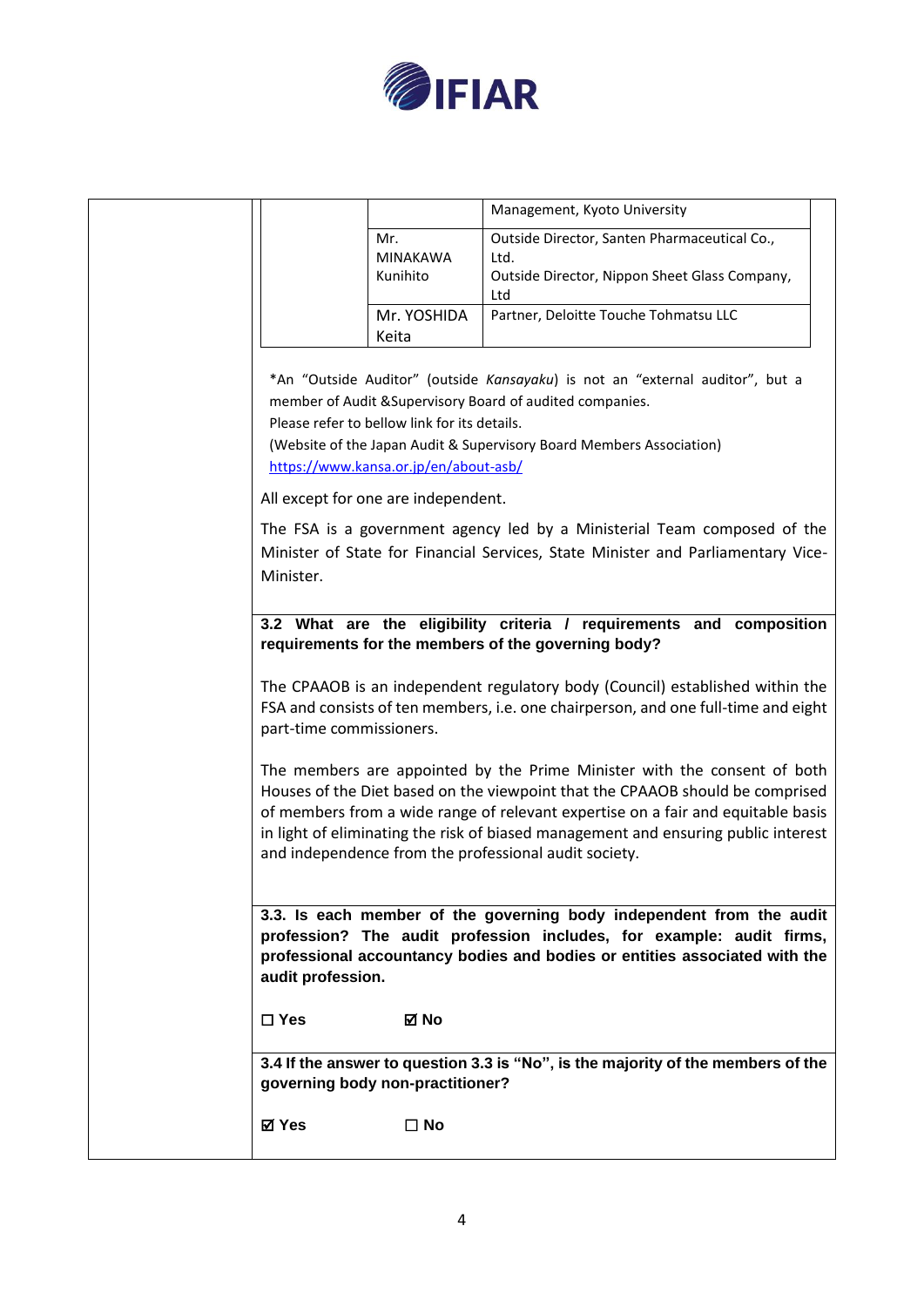

| 3.5 If the answer to question 3.3 is "No", which safeguards are in place to<br>provide for the Member's overall independence from the audit profession?                                                                                                                                                                                                                                      |
|----------------------------------------------------------------------------------------------------------------------------------------------------------------------------------------------------------------------------------------------------------------------------------------------------------------------------------------------------------------------------------------------|
| The members are appointed by the Prime Minister with the consent of both<br>Houses of the Diet based on the viewpoint that the CPAAOB should be comprised<br>of members from a wide range of relevant expertise on a fair and equitable basis<br>in light of eliminating the risk of biased management and ensuring public interest<br>and independence from the professional audit society. |
| Moreover, the members may not participate in a resolution process on a business<br>related to himself/herself on the Board. (Article 40(3) of the CPA Act)                                                                                                                                                                                                                                   |
| 3.6 Is there a restriction or recusal process that is applicable to members of<br>the governing body of the Member who are current or former<br>auditors/practitioners?                                                                                                                                                                                                                      |
| ⊠ Yes<br>$\square$ No                                                                                                                                                                                                                                                                                                                                                                        |
| Does this include a "cooling-off" period for former auditors?                                                                                                                                                                                                                                                                                                                                |
| ⊠ No<br>$\square$ Yes                                                                                                                                                                                                                                                                                                                                                                        |
| If yes to either of the above, please describe:                                                                                                                                                                                                                                                                                                                                              |
| The members are appointed by the Prime Minister with the consent of both<br>Houses of the Diet based on the viewpoint that the CPAAOB should be comprised<br>of members from a wide range of relevant expertise on a fair and equitable basis<br>in light of eliminating the risk of biased management and ensuring public interest<br>and independence from the professional audit society. |
| Moreover, the members may not participate in a resolution process on a business<br>related to himself/herself on the Board. (Article 40(3) of the CPA Act)                                                                                                                                                                                                                                   |
| 3.7 Other than the governing body, are members of the profession involved<br>in the Member's organization (including in any inspections, committee or<br>panel role)?                                                                                                                                                                                                                        |
| ⊠ Yes<br>$\square$ No                                                                                                                                                                                                                                                                                                                                                                        |
| If yes, please describe their role with an appropriate level of detail, including<br>the ratio between those who are independent and those who are not in the<br>relevant function and whether such role includes decisional or control<br>authority:                                                                                                                                        |
| There is no specific requirement with regard to independence from the profession<br>per se. Meanwhile, staff members of the FSA and CPAAOB are segregated from the<br>private sector entities as public servants. As a general rule, all CPAs at the FSA and<br>CPAAOB are hired after leaving audit firms on a full-time basis.                                                             |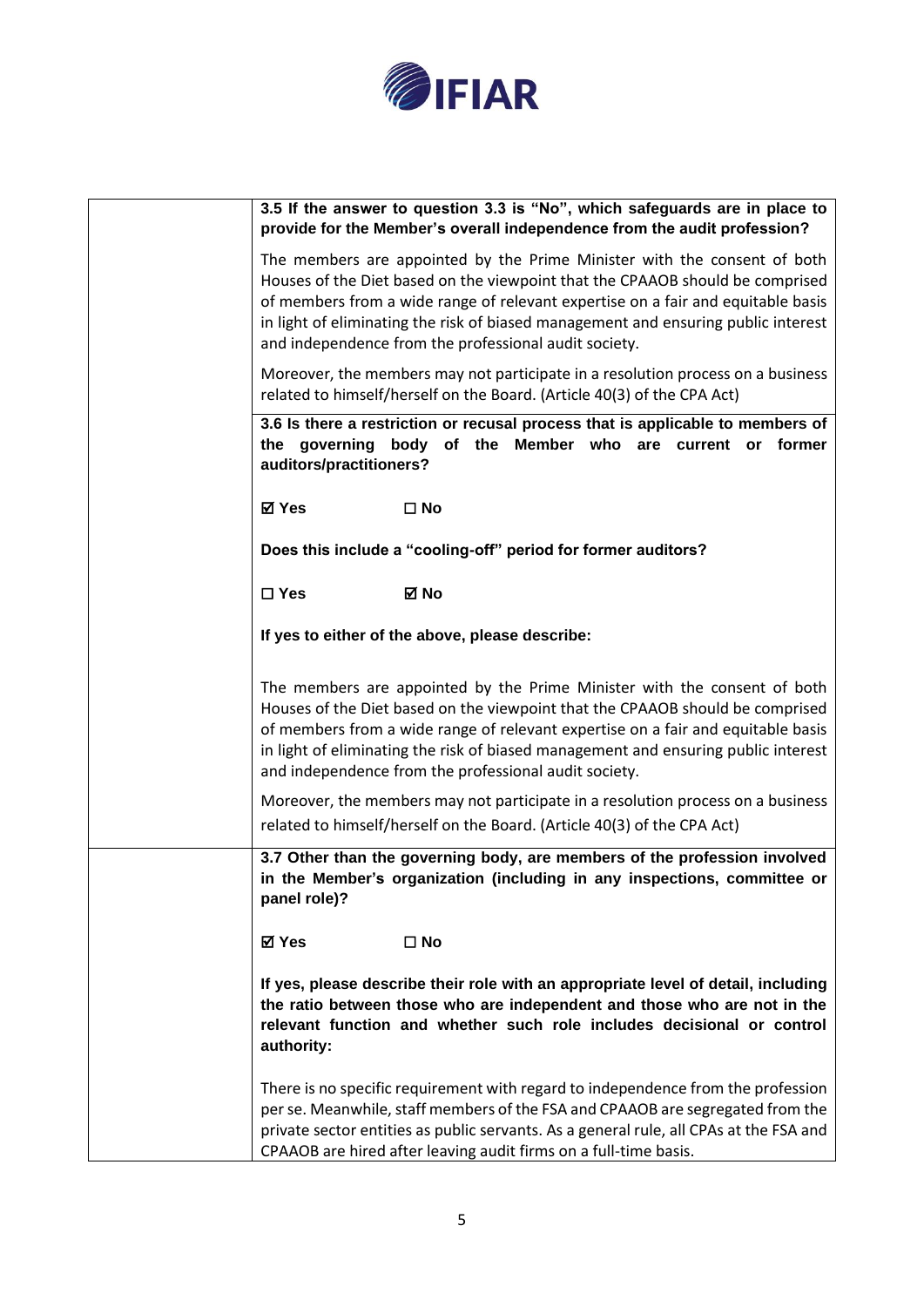

|    |                                       | In addition, the CPAAOB secures prevention of conflicts of interest relating to the<br>inspection activities by composing an inspection team, made up of inspectors who<br>have no interests in inspected firms, when approving its inspection plan of the<br>relevant firms.                                                                                                                                                                                                                                |
|----|---------------------------------------|--------------------------------------------------------------------------------------------------------------------------------------------------------------------------------------------------------------------------------------------------------------------------------------------------------------------------------------------------------------------------------------------------------------------------------------------------------------------------------------------------------------|
|    |                                       |                                                                                                                                                                                                                                                                                                                                                                                                                                                                                                              |
| 4. | <b>Funding</b><br><b>Arrangements</b> | 4.1 Describe the main funding arrangements of the Member, including the<br>setting and approval of the budget and the fees, if any:<br>The FSA's budget including CPAAOB's expenses is funded by the national budget<br>and is unaffected by any affiliates of the public accounting profession.                                                                                                                                                                                                             |
|    |                                       | 4.2 Is the funding free from undue influence by the profession?                                                                                                                                                                                                                                                                                                                                                                                                                                              |
|    |                                       | $\square$ No<br>⊠ Yes                                                                                                                                                                                                                                                                                                                                                                                                                                                                                        |
|    |                                       | Please describe with an appropriate level of detail the safeguards in place to<br>prevent undue influence by the profession:                                                                                                                                                                                                                                                                                                                                                                                 |
|    |                                       | The FSA's budget including CPAAOB's expenses is funded by the national budget<br>and is unaffected by any affiliates of the public accounting profession.                                                                                                                                                                                                                                                                                                                                                    |
|    |                                       |                                                                                                                                                                                                                                                                                                                                                                                                                                                                                                              |
| 5. | Inspection<br><b>System</b>           | 5.1 Does the Member have the responsibility for recurring inspections of audit<br>firms undertaking audits of public interest entities (PIEs)?                                                                                                                                                                                                                                                                                                                                                               |
|    |                                       | $\square$ No<br>⊠ Yes                                                                                                                                                                                                                                                                                                                                                                                                                                                                                        |
|    |                                       | 5.2 Is this responsibility undertaken directly or through oversight of<br>inspection conducted by another organization?                                                                                                                                                                                                                                                                                                                                                                                      |
|    |                                       | <b>☑</b> Directly<br><b>Ø Through Oversight</b>                                                                                                                                                                                                                                                                                                                                                                                                                                                              |
|    |                                       | If directly, kindly provide a brief description or summary of the<br>$\bullet$<br>responsibility, including the regulatory reporting process after<br>inspections i.e. recommendations issued, follow-up, etc.).                                                                                                                                                                                                                                                                                             |
|    |                                       | If through oversight of another organization, please describe with an<br>٠<br>appropriate level of detail the other organization, its relation to the<br>Member, its role, and the arrangements for oversight:                                                                                                                                                                                                                                                                                               |
|    |                                       | The CPAAOB conducts inspections on audit firms, CPAs and the JICPA. As to<br>inspections on audit firms, the CPAAOB takes into account the results of JICPA's<br>quality control review as explained below. If the results of inspections show that<br>the quality control review was not conducted properly, or CPAs/audit firms did not<br>conform to laws, regulations and standards related to quality control of audits,<br>etc., the CPAAOB Board will recommend that the Commissioner of the FSA take |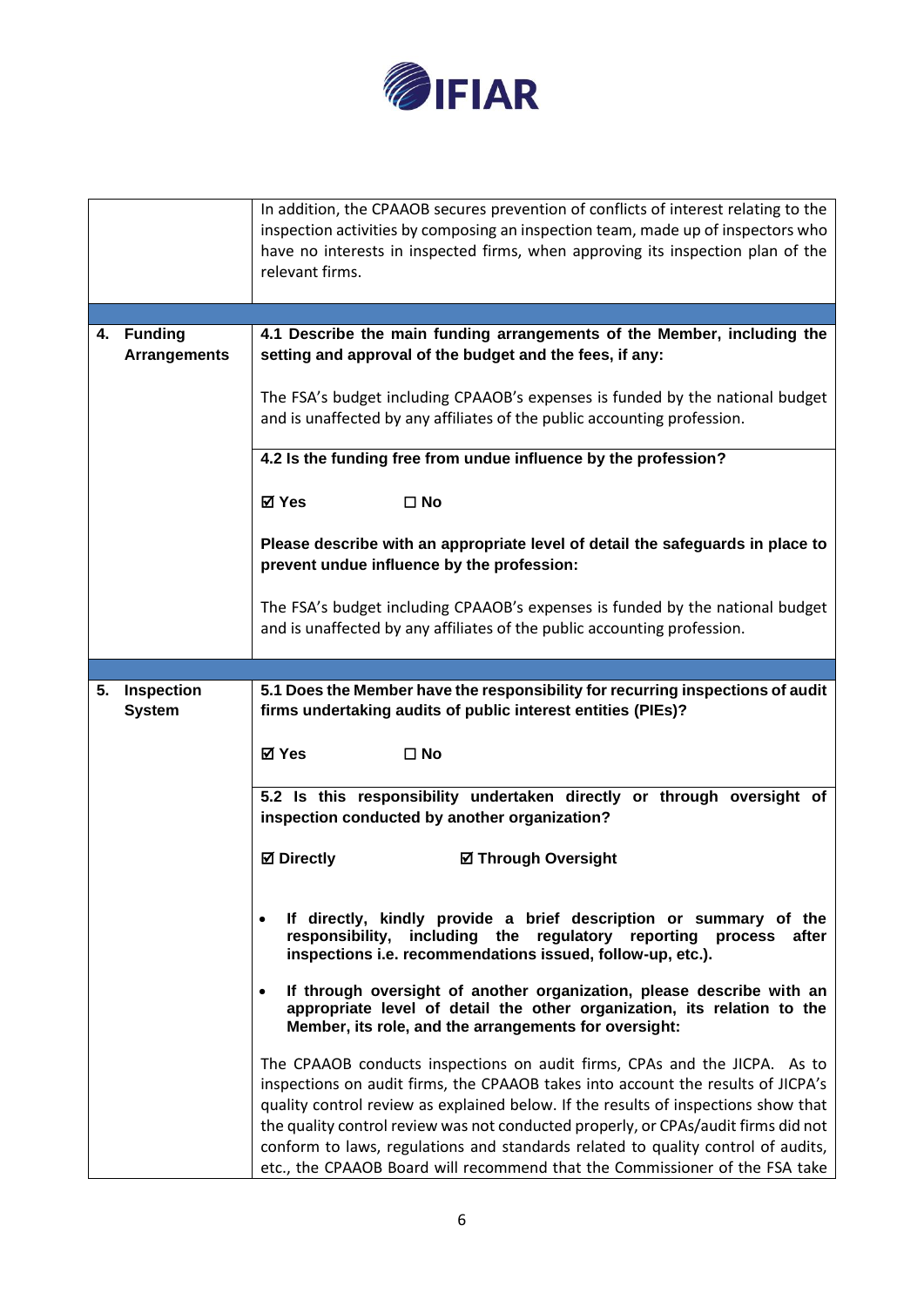

|                 |                                                        | administrative actions and other measures necessary to ensure the proper<br>operation of audit firms, CPAs and the JICPA.                                                                                                                                                                                                                     |
|-----------------|--------------------------------------------------------|-----------------------------------------------------------------------------------------------------------------------------------------------------------------------------------------------------------------------------------------------------------------------------------------------------------------------------------------------|
|                 |                                                        | 5.3 Please describe with an appropriate level of detail the requirements and<br>practices regarding the frequency of inspections:                                                                                                                                                                                                             |
|                 |                                                        | The CPAAOB conducts regulatory inspection once every three years in principle.<br>Since mid-2016, CPAAOB has conducted inspection on the large-sized audit firms<br>annually, which is comprised of biannual full-scope inspection and follow-up<br>inspection in the subsequent year.                                                        |
|                 |                                                        | Since the CPA Act requires the JICPA to review the status of the operation of audit<br>and attestation services provided by its members, the JICPA established its bylaws<br>to conduct its quality control review once every three years in principle. However,<br>JICPA conducts its review on the large-sized audit firms every two years. |
|                 |                                                        | The JICPA is also required under the CPA Act to report the results of the quality<br>control review to the CPAAOB periodically or as necessary. In practice, CPAAOB<br>obtains monthly reports from the JICPA.                                                                                                                                |
|                 |                                                        |                                                                                                                                                                                                                                                                                                                                               |
|                 | 6. Audit<br>and                                        | 6.1 Provide the number of audit firms subject to inspections. Include an                                                                                                                                                                                                                                                                      |
|                 | <b>Financial</b><br><b>Market</b>                      | indication of the number of public interest audits (PIEs) and other audits that<br>fall under the Member's oversight or mandate.                                                                                                                                                                                                              |
|                 |                                                        | 69 out of 206 domestic audit firms and auditors undertake audits of listed entities<br>which are subject to JICPA quality control review.                                                                                                                                                                                                     |
|                 |                                                        | In addition, 8 out of 93 notified foreign audit firms provide audit and attestation<br>services to the companies listed on financial instruments exchange markets in<br>Japan.                                                                                                                                                                |
|                 |                                                        | 6.2 What are the sizes and market shares of each of the largest audit firms in<br>the Member's jurisdiction?                                                                                                                                                                                                                                  |
|                 |                                                        | The Big Four firms (Deloitte Touche Tohmatsu, KPMG AZSA, EY ShinNihon and PwC<br>Aarata) account for about 67.5% of the listed companies audit market.                                                                                                                                                                                        |
|                 |                                                        |                                                                                                                                                                                                                                                                                                                                               |
| 7.              | <b>Main</b><br><b>Other</b><br><b>Responsibilities</b> | 7.1 Please indicate whether the Member has responsibility for tasks other<br>than Inspections within the area of Audit Oversight:                                                                                                                                                                                                             |
|                 | of the Member                                          | $\boxtimes$ Registration/Licensing (FSA)                                                                                                                                                                                                                                                                                                      |
| within the area |                                                        |                                                                                                                                                                                                                                                                                                                                               |
|                 |                                                        | ☑ Audit and/or Ethics Standard Setting (FSA)                                                                                                                                                                                                                                                                                                  |
|                 | of<br>Audit                                            | $\boxtimes$ Permanent Education of Auditors (FSA)                                                                                                                                                                                                                                                                                             |
|                 | Oversight-                                             | $\boxtimes$ Enforcement (FSA)<br>☑ Other: _ CPA examination_(CPAAOB)_                                                                                                                                                                                                                                                                         |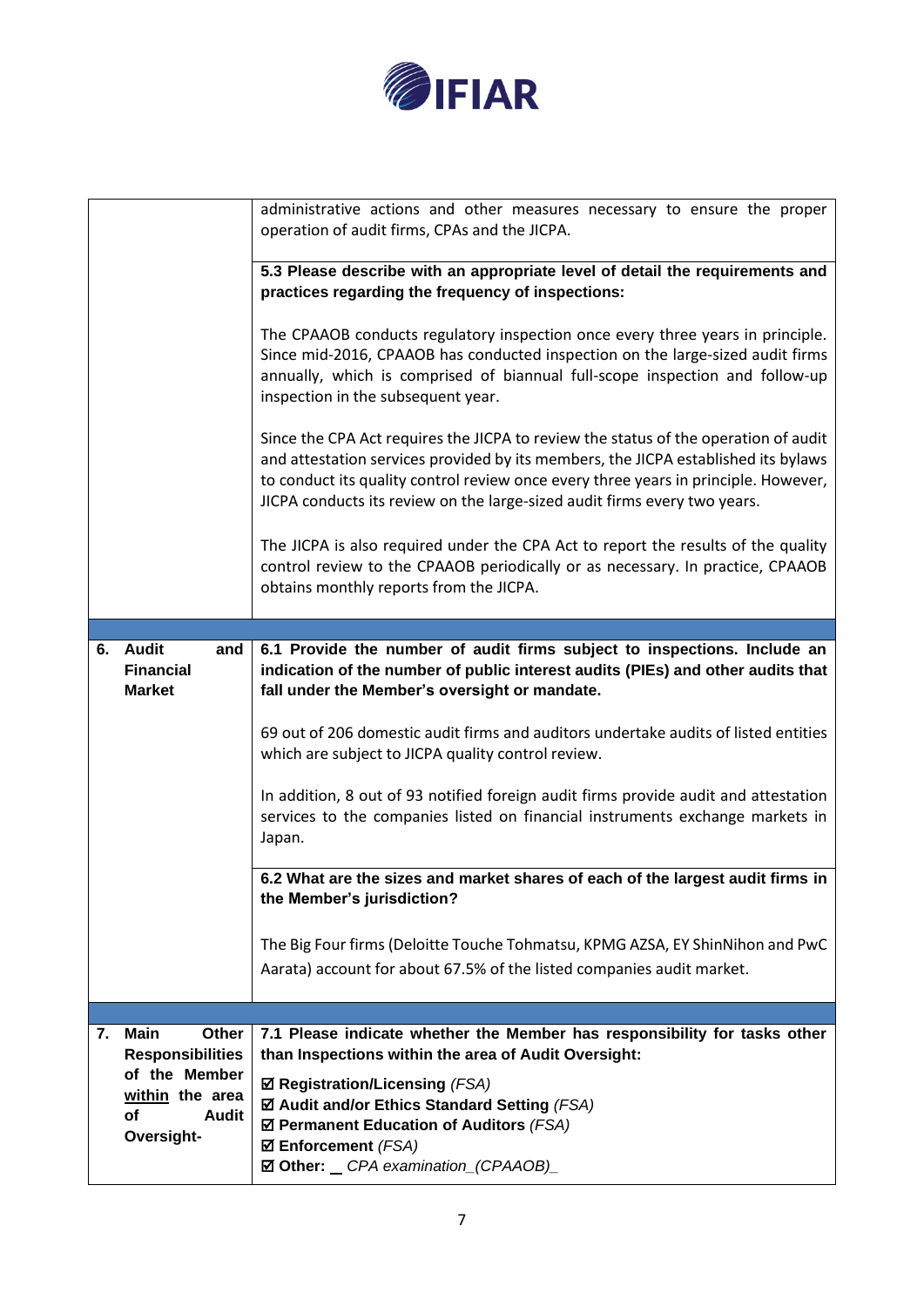

|                                          | 7.2 If the Member has the responsibility for Registration/Licensing, please<br>indicate whether this responsibility is undertaken directly or through<br>oversight of Registration/Licensing conducted by another organization?                                                                                 |
|------------------------------------------|-----------------------------------------------------------------------------------------------------------------------------------------------------------------------------------------------------------------------------------------------------------------------------------------------------------------|
| <b>☑ Directly</b>                        | □ Through Oversight                                                                                                                                                                                                                                                                                             |
| detail.                                  | If directly, please describe the responsibility with an appropriate level of                                                                                                                                                                                                                                    |
| $\bullet$<br>Member in these procedures. | If through oversight, please indicate the name of the other organization<br>and its composition (i.e. whether practitioners from the audit profession<br>are involved in decision-making). Also give a description of the powers<br>of the other organization and procedure applied, as well as the role of the |
| foreign audit firms.                     | The FSA manages registries of limited liability audit firms and notifications of                                                                                                                                                                                                                                |
| another organization?                    | 7.3 If the Member has the responsibility for Audit and/or Ethics Standard<br>Setting, please indicate whether this responsibility is undertaken directly or<br>through oversight of Audit and/or Ethics Standard Setting conducted by                                                                           |
| <b>⊠</b> Directly                        | □ Through Oversight                                                                                                                                                                                                                                                                                             |
| detail.                                  | If directly, please describe the responsibility with an appropriate level of                                                                                                                                                                                                                                    |
| ٠<br>the Member in these procedures.     | If through oversight, please indicate the name of the other organization<br>and its composition (i.e. whether practitioners from the audit profession<br>are involved in decision-making). Also give a description of the powers<br>of the other organization and procedures applied, as well as the role of    |
| standards.                               | The Business Accounting Council, which is established within the FSA, sets auditing                                                                                                                                                                                                                             |
|                                          | 7.4 If the Member has the responsibility for Permanent Education of Auditors,                                                                                                                                                                                                                                   |
|                                          | please indicate whether this responsibility is undertaken directly or through                                                                                                                                                                                                                                   |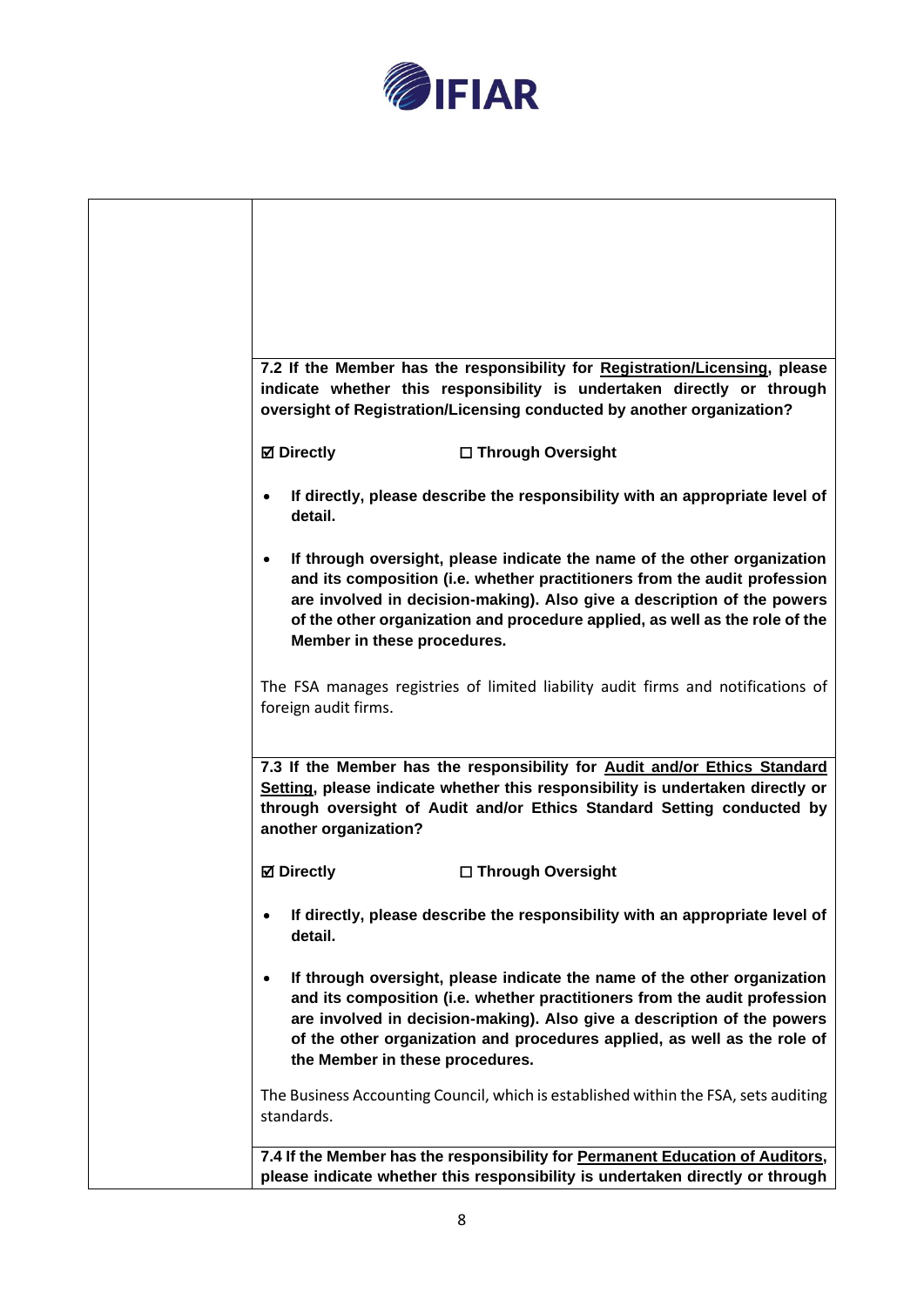

| oversight of Permanent Education of Auditors conducted by another<br>organization?                                                                                                                                                                                                                                                                         |
|------------------------------------------------------------------------------------------------------------------------------------------------------------------------------------------------------------------------------------------------------------------------------------------------------------------------------------------------------------|
| <b>Ø</b> Directly<br><b>Ø Through Oversight</b>                                                                                                                                                                                                                                                                                                            |
| If directly, please describe the responsibility with an appropriate level of<br>detail.                                                                                                                                                                                                                                                                    |
| If through oversight, please indicate the name of the other organization<br>and its composition (i.e. whether practitioners from the audit profession<br>are involved in decision-making). Also give a description of the powers<br>of the other organization and procedures applied, as well as the role of<br>the Member in these procedures.            |
| Based on the CPA Act, the CPAAOB implements the CPA Examinations every year<br>for the purpose of determining whether a person has the necessary knowledge<br>and applied skills to become a CPA.                                                                                                                                                          |
| The CPA Act requires CPAs to take a continuing education and training (CPE:<br>Continuing Professional Education) by the JICPA and to earn certain credits every<br>business year. The JICPA summarizes the implementation status of the CPE and<br>reports it to the FSA.                                                                                 |
| 7.5 If the Member has the responsibility for <b>Enforcement</b> , please indicate<br>whether this responsibility is undertaken directly or through referral to other<br>organization(s)?                                                                                                                                                                   |
| <b>⊠</b> Directly<br>□ Through Referral                                                                                                                                                                                                                                                                                                                    |
| If directly, kindly provide a brief description or summary of the<br>$\bullet$<br>enforcement responsibility, the procedure and process involved,<br>including the regulatory reporting process that led to disciplinary action.                                                                                                                           |
| If through referral, please indicate the name of the other organization and<br>its composition (i.e. whether practitioners from the audit profession are<br>involved in decision-making). Also give a description of the enforcement<br>powers of the other organization and procedures applied, as well as the<br>role of the Member in these procedures. |
| The FSA may carry out necessary investigations if the FSA considers that a fact<br>exists that may lead to an enforcement action. The FSA is authorized to take<br>enforcement actions based on the results of investigations and/or the<br>recommendations by the CPAAOB after the inspections.                                                           |
| 7.6 If the Member has the responsibility for other tasks within the area of Audit<br>Oversight, please describe with an appropriate level of detail:                                                                                                                                                                                                       |